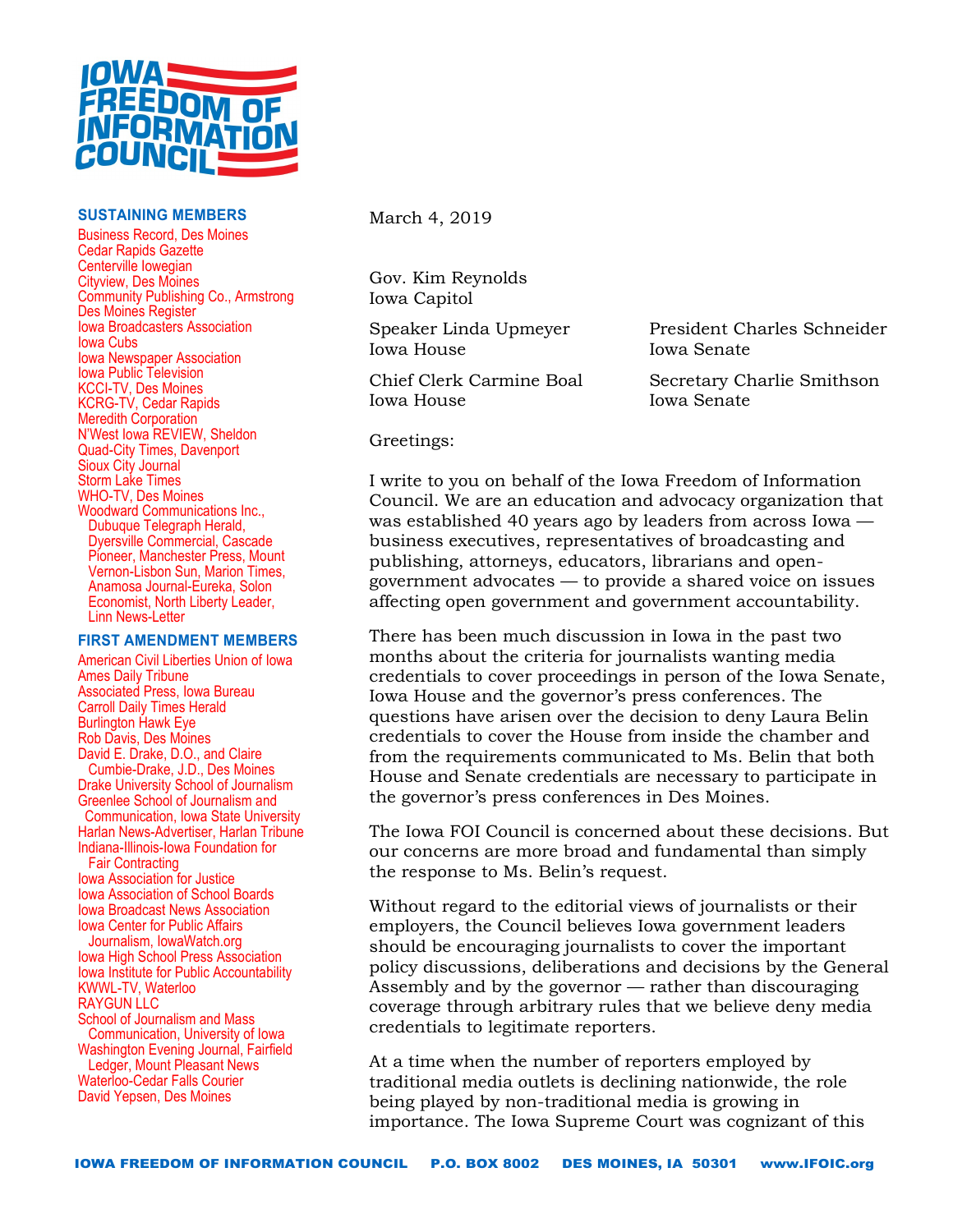

fact in 2014 when the Court expanded the definition of news media eligible to cover court proceedings using computers, smart phones and still and video cameras inside Iowa's courtrooms.

Iowa Court Rule 25.1(5) contains the following definition, which we think should guide leaders of the General Assembly and the governor's staff in determining who is eligible for media credentials:

*"News media" includes any person who regularly gathers, prepares, photographs, records, writes, edits, reports, or publishes news or information about matters of public interest in any medium and who successfully applies to participate in expanded news media coverage and agrees to comply with all court rules.*

The Iowa FOI Council does not believe it is appropriate for decisions about access to the press bench in the House or Senate or to the governor's press conferences at the Capitol to be based on how a reporter's content is distributed, whether the journalist is paid, whether the journalist is supervised by a manager, or whether the journalist writes opinions or produces news analyses as part of his/her journalistic reports.

The controversy that has enveloped Ms. Belin's application for House credentials stands in stark contrast with the tradition of openness to in-depth media coverage that the General Assembly and Iowa's governors, Republicans and Democrats, have long facilitated.

The following undersigned members and friends of the Iowa FOI Council encourage Governor Reynolds, House Speaker Upmeyer, Senate President Schneider, Chief Clerk Boal and Secretary Smithson to immediately revise your policies and practices on media credentials and to begin granting them in ways that are above question and that ensure fairness and equality of access.

Thank you for your consideration of our concerns and suggestions.

Respectfully,

Rain J. Egens

Randy Evans Executive Director

(515) 745-0041 IowaFOICouncil@gmail.com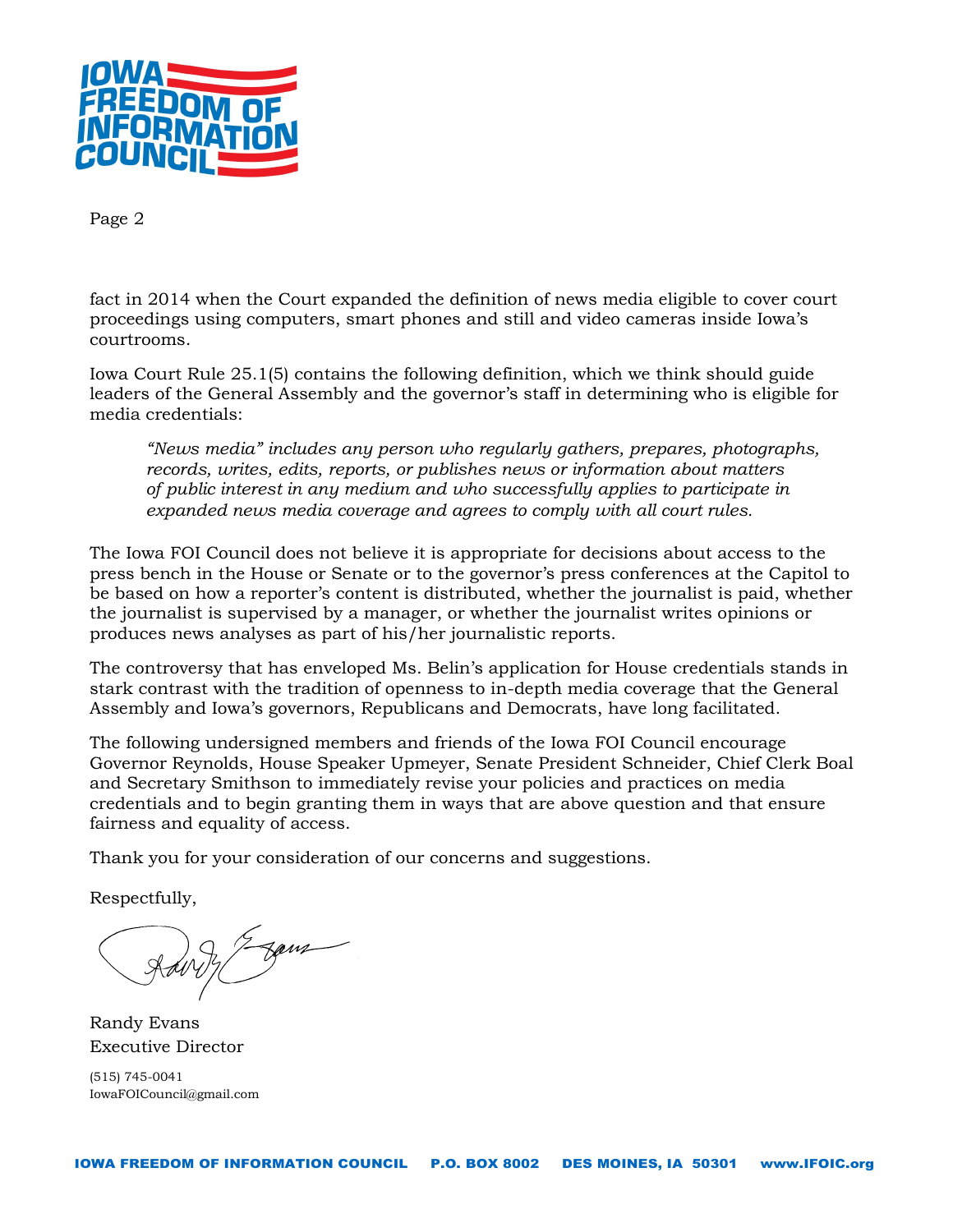

This letter also is signed by the following individuals. Their titles and employers are provided for identification purposes:

**Debbie Anselm** *Publisher, Quad-City Times*

**Tony Baranowski** *Director of local media, Times Citizen Communications, Iowa Falls*

**Perry Beeman** *Managing editor, Des Moines Business Record*

**Tory Brecht** *News director, Iowa City Press-Citizen*

**Jason Brummond** *Publisher, The Daily Iowan*

**Doug Calsbeek** *Editor, Sioux County Capital-Democrat*

**Bonnie Campbell** *Former Iowa attorney general*

**Lisa Carponelli** *Associate professor multimedia communications, Simpson College*

**Brian Cooper** *Editorial page editor, Dubuque Telegraph Herald*

**Michael Crumb** *Editor, Ames Tribune* **John Cullen** *Publisher, Storm Lake Times*

**Amy Duncan** *Publisher/owner, Indianola Independent Advocate*

**John Gaines** *Managing editor, Burlington Hawk Eye*

**Amy Gilligan** *Executive editor, Dubuque Telegraph Herald*

**Shane Goodman** *Publisher, Big Green Umbrella Media, Johnston*

**Kristin Grabinoski** *Owner/publisher, Armstrong Journal, Ringsted Dispatch, Swea City Herald-Press, Bancroft Register, West Bend Journal, Graettinger Times, Ruthven Zipcode, Pocahontas Record Democrat, Buena Vista County Journal, Laurens Sun*

**Andrew Grove** *Assistant news director, KTVO-TV, Ottumwa*

**Mark Hamilton** *Publisher, Iowa Falls Times-Citizen; general manager, Ackley World Journal, KIFG radio*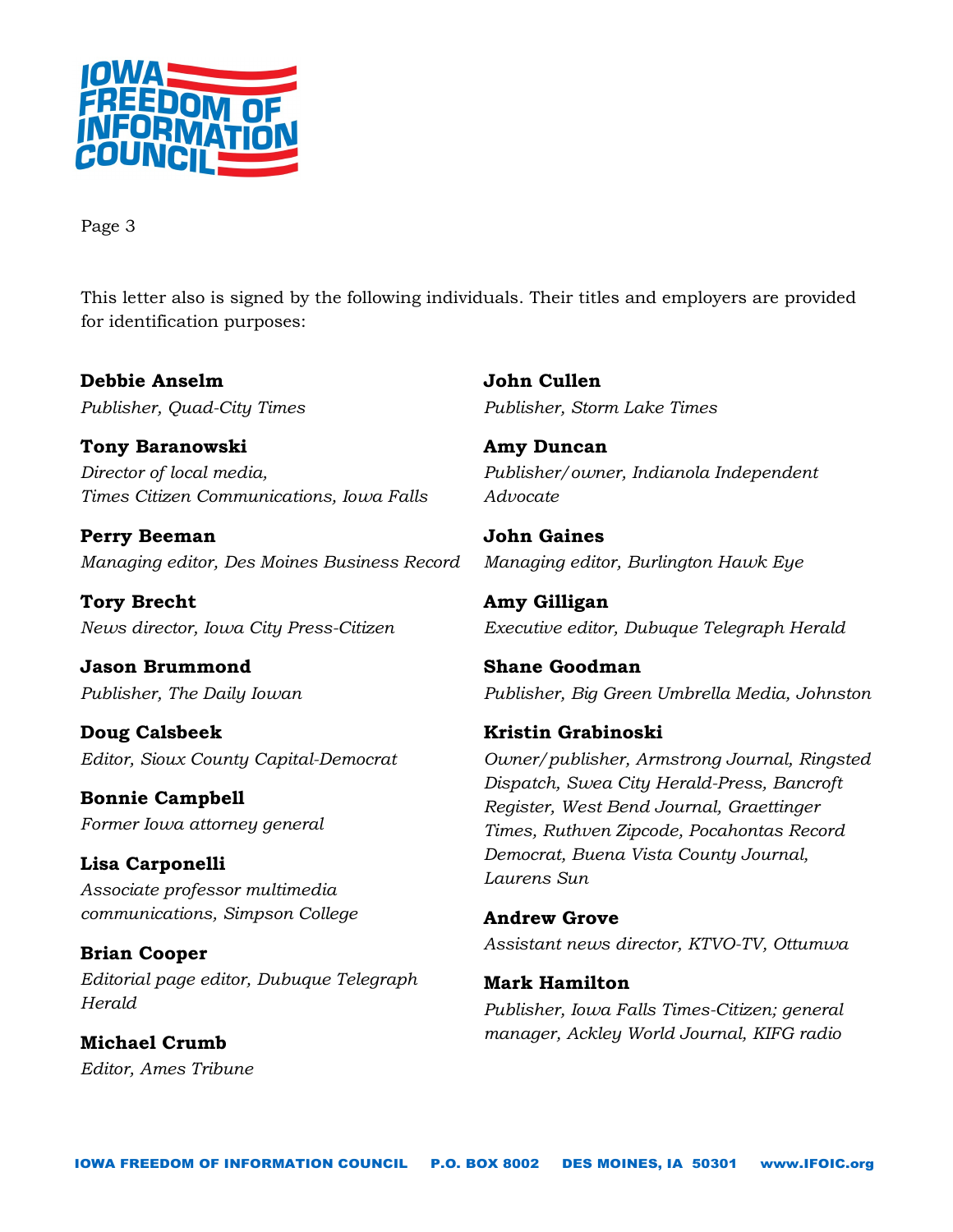

This letter also is signed by the following individuals. Their titles and employers are provided for identification purposes:

**Dodie Hook** *Publisher, Akron Hometowner*

**W. James Johnson** *Owner/Publisher, Kalona News*

**Sara Konrad Baranowski** *Editor, Iowa Falls Times Citizen*

**Jake Krob** *Group publisher, Mount Vernon-Lisbon Sun, Marion Times, Solon Economist, Linn News-Letter, North Liberty Leader, North Johnson County, Marion Today*

**Zack Kucharski** *Executive editor, Cedar Rapids Gazette*

**Julie Ann Madden** *Editor, Akron Hometowner*

**David Mayberry** *Editor, Mason City Globe Gazette*

**Trevis Mayfield** *President, Maquoketa Sentinel-Press, Bellevue Herald-Leader, DeWitt Observer*

**Matt Milner** *Managing editor, Ottumwa Courier*

**Gage Miskimen** *Editor in chief, The Daily Iowan* **Rick Morain** *Member, Iowa Public Information Board*

**Alan Mores** *Co-Publisher, Harlan Newspapers*

**Lyle Muller** *Executive director, Iowa Center for Public Affairs Journalism, Iowa City*

**Charlie Nixon** *Editor, Coon Rapids Enterprise*

**Kyle J. Ocker** *Editor, Centerville Daily Iowegian; regional editor, Knoxville Journal-Express, Pella Chronicle*

**Dylan Parker** *Analyst, Indiana-Illinois-Iowa Foundation for Fair Contracting*

**Abigail Pelzer** *Publisher, Marshalltown Times-Republican*

**Kathleen Richardson** *Dean, School of Journalism and Mass Communication, Drake University*

**Mark Siebert** *Assistant professor multimedia communications, Simpson College*